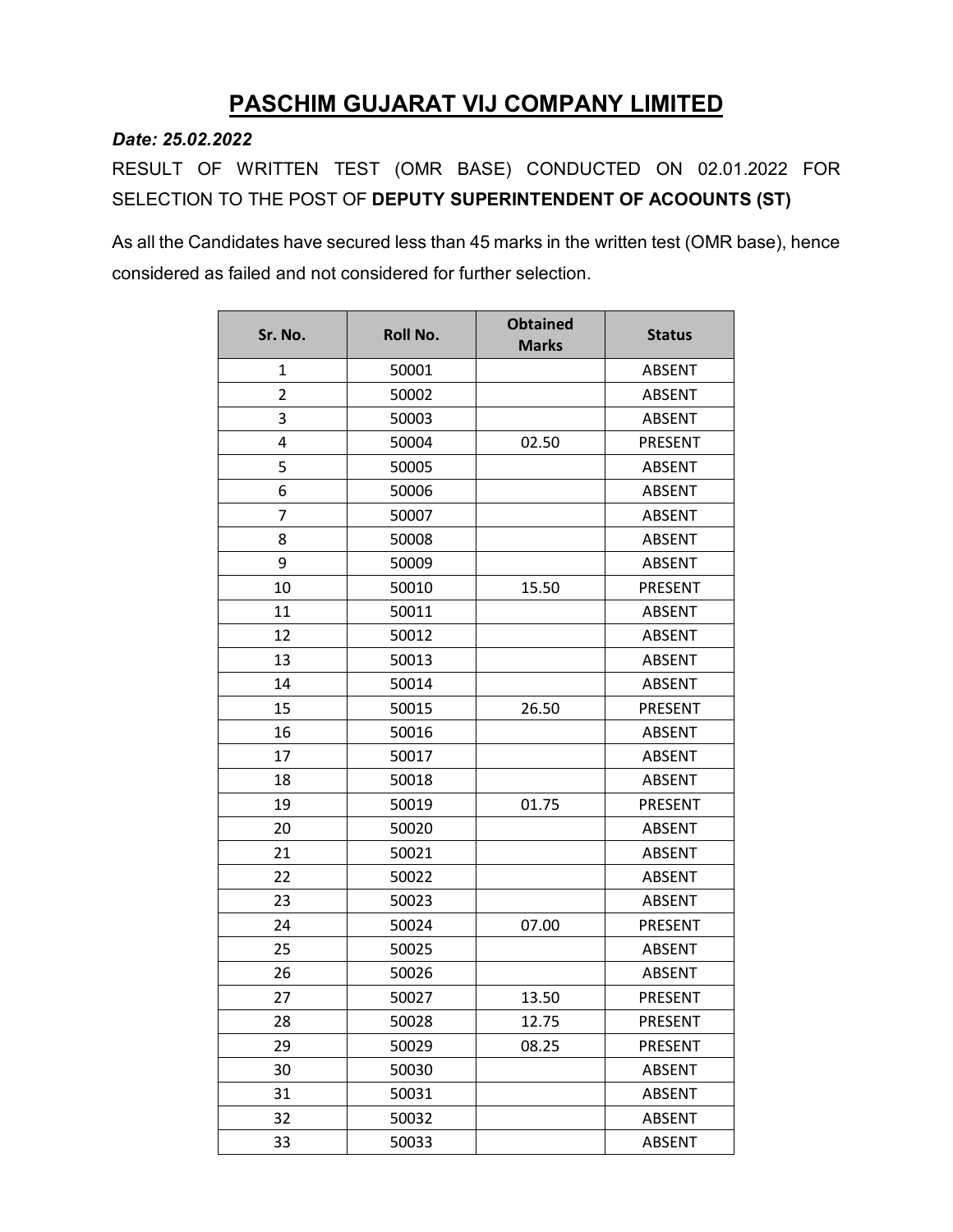| 34 | 50034 | 14.25 | PRESENT        |
|----|-------|-------|----------------|
| 35 | 50035 |       | ABSENT         |
| 36 | 50036 |       | <b>ABSENT</b>  |
| 37 | 50037 |       | <b>ABSENT</b>  |
| 38 | 50038 | 10.75 | PRESENT        |
| 39 | 50039 |       | <b>ABSENT</b>  |
| 40 | 50040 |       | <b>ABSENT</b>  |
| 41 | 50041 |       | <b>ABSENT</b>  |
| 42 | 50042 | 07.50 | PRESENT        |
| 43 | 50043 |       | <b>ABSENT</b>  |
| 44 | 50044 |       | <b>ABSENT</b>  |
| 45 | 50045 | 15.50 | <b>PRESENT</b> |
| 46 | 50046 |       | <b>ABSENT</b>  |
| 47 | 50047 |       | <b>ABSENT</b>  |
| 48 | 50048 | 28.75 | PRESENT        |
| 49 | 50049 |       | <b>ABSENT</b>  |
| 50 | 50050 |       | <b>ABSENT</b>  |
| 51 | 50051 |       | <b>ABSENT</b>  |
| 52 | 50052 |       | <b>ABSENT</b>  |
| 53 | 50053 | 19.25 | <b>PRESENT</b> |
| 54 | 50054 |       | <b>ABSENT</b>  |
| 55 | 50055 | 22.25 | PRESENT        |
| 56 | 50056 |       | <b>ABSENT</b>  |
| 57 | 50057 | 14.75 | PRESENT        |
| 58 | 50058 |       | ABSENT         |
| 59 | 50059 |       | <b>ABSENT</b>  |
| 60 | 50060 | 15.75 | PRESENT        |
| 61 | 50061 |       | <b>ABSENT</b>  |
| 62 | 50062 | 25.50 | PRESENT        |
| 63 | 50063 |       | <b>ABSENT</b>  |
| 64 | 50064 |       | <b>ABSENT</b>  |
| 65 | 50065 | 20.00 | PRESENT        |
| 66 | 50066 |       | <b>ABSENT</b>  |
| 67 | 50067 |       | ABSENT         |
| 68 | 50068 | 15.00 | PRESENT        |
| 69 | 50069 | 12.50 | PRESENT        |
| 70 | 50070 | 32.75 | PRESENT        |
| 71 | 50071 |       | ABSENT         |
| 72 | 50072 | 35.00 | PRESENT        |
| 73 | 50073 |       | <b>ABSENT</b>  |
| 74 | 50074 |       | ABSENT         |
| 75 | 50075 |       | <b>ABSENT</b>  |
| 76 | 50076 |       | <b>ABSENT</b>  |
| 77 | 50077 |       | <b>ABSENT</b>  |